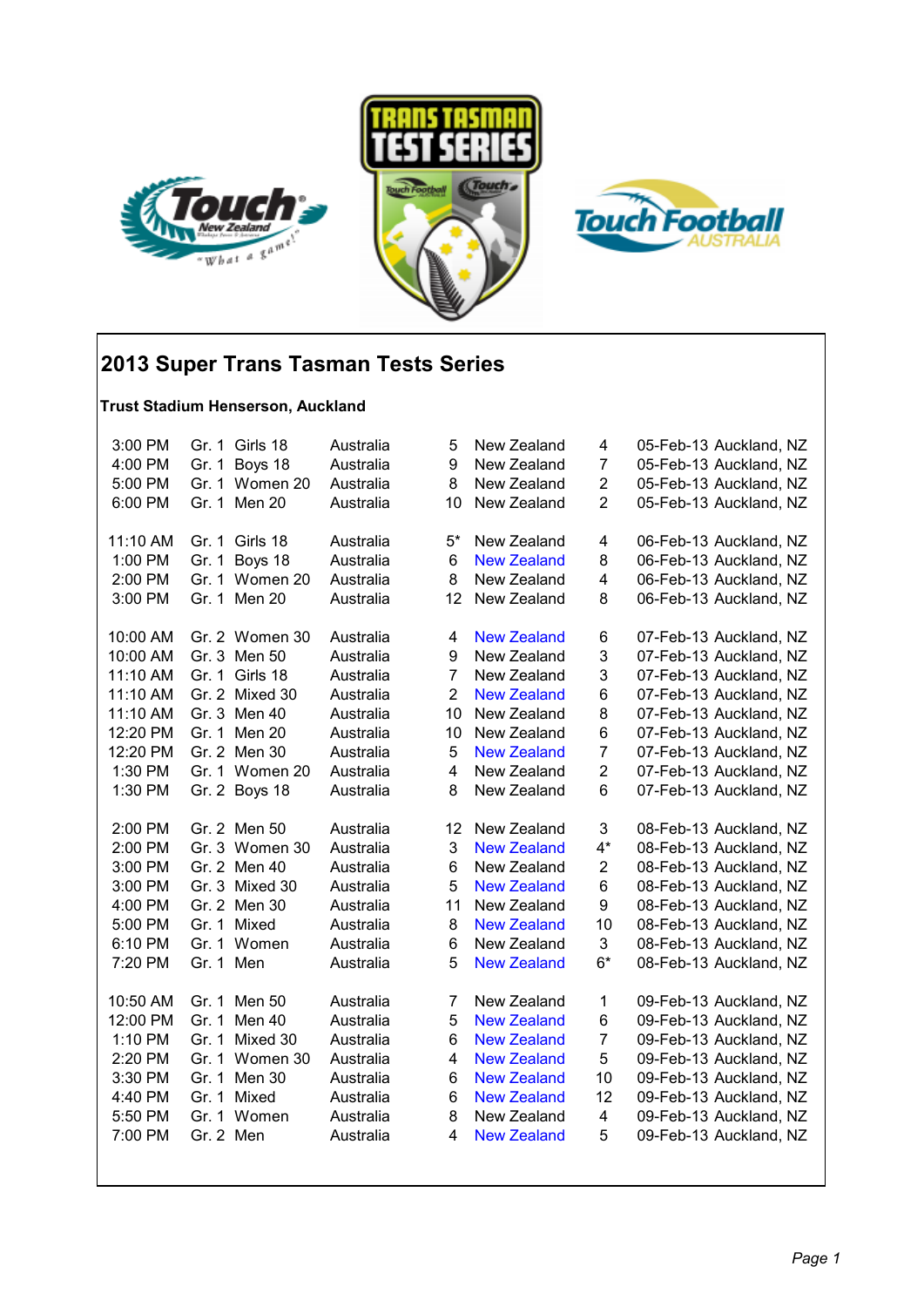|          |                   | 2013 Super Trans Tasman Tests Series |                |                    |                |                        |
|----------|-------------------|--------------------------------------|----------------|--------------------|----------------|------------------------|
| 12:00 PM | Gr. 1 Mixed       | Australia                            | 7              | New Zealand        | 5              | 10-Feb-13 Auckland, NZ |
| 1:10 PM  | Gr. 1 Women       | Australia                            | 6              | New Zealand        | 4              | 10-Feb-13 Auckland, NZ |
| 7:20 PM  | Gr. 3 Men         | Australia                            | 9              | New Zealand        | 5              | 10-Feb-13 Auckland, NZ |
|          |                   |                                      | 241            |                    | 183.           |                        |
|          |                   | <b>Series Winners - New Zealand</b>  |                |                    |                |                        |
|          | Youth - Australia |                                      |                |                    |                |                        |
|          | Girls 18          | <b>Australia</b>                     | 3              | New Zealand        | 0              |                        |
|          | Boys 18           | <b>Australia</b>                     |                | 2 New Zealand      | 1              |                        |
|          | Women 20          | <b>Australia</b>                     | 3 <sup>1</sup> | New Zealand        | 0              |                        |
|          | Men 20            | <b>Australia</b>                     | 3              | New Zealand        | 0              |                        |
|          |                   | <b>Masters - New Zealand</b>         |                |                    |                |                        |
|          | Men 30            | Australia                            | 1.             | <b>New Zealand</b> | 2              |                        |
|          | Women 30          | Australia                            | 0              | <b>New Zealand</b> | 3              |                        |
|          | Mixed 30          | Australia                            |                | 0 New Zealand      | 3              |                        |
|          | Men 40            | <b>Australia</b>                     |                | 2 New Zealand      | 1              |                        |
|          | <b>Men 50</b>     | <b>Australia</b>                     | 3              | New Zealand        | 0              |                        |
|          |                   | <b>Opens - New Zealand</b>           |                |                    |                |                        |
|          | Men               | Australia                            | 1.             | <b>New Zealand</b> | 2              |                        |
|          | Women             | <b>Australia</b>                     | 3 <sup>1</sup> | New Zealand        | $\mathbf 0$    |                        |
|          | Mixed             | Australia                            | $\mathbf 1$    | <b>New Zealand</b> | $\overline{2}$ |                        |
|          |                   |                                      |                |                    |                |                        |
|          |                   |                                      |                |                    |                |                        |
|          |                   |                                      |                |                    |                |                        |

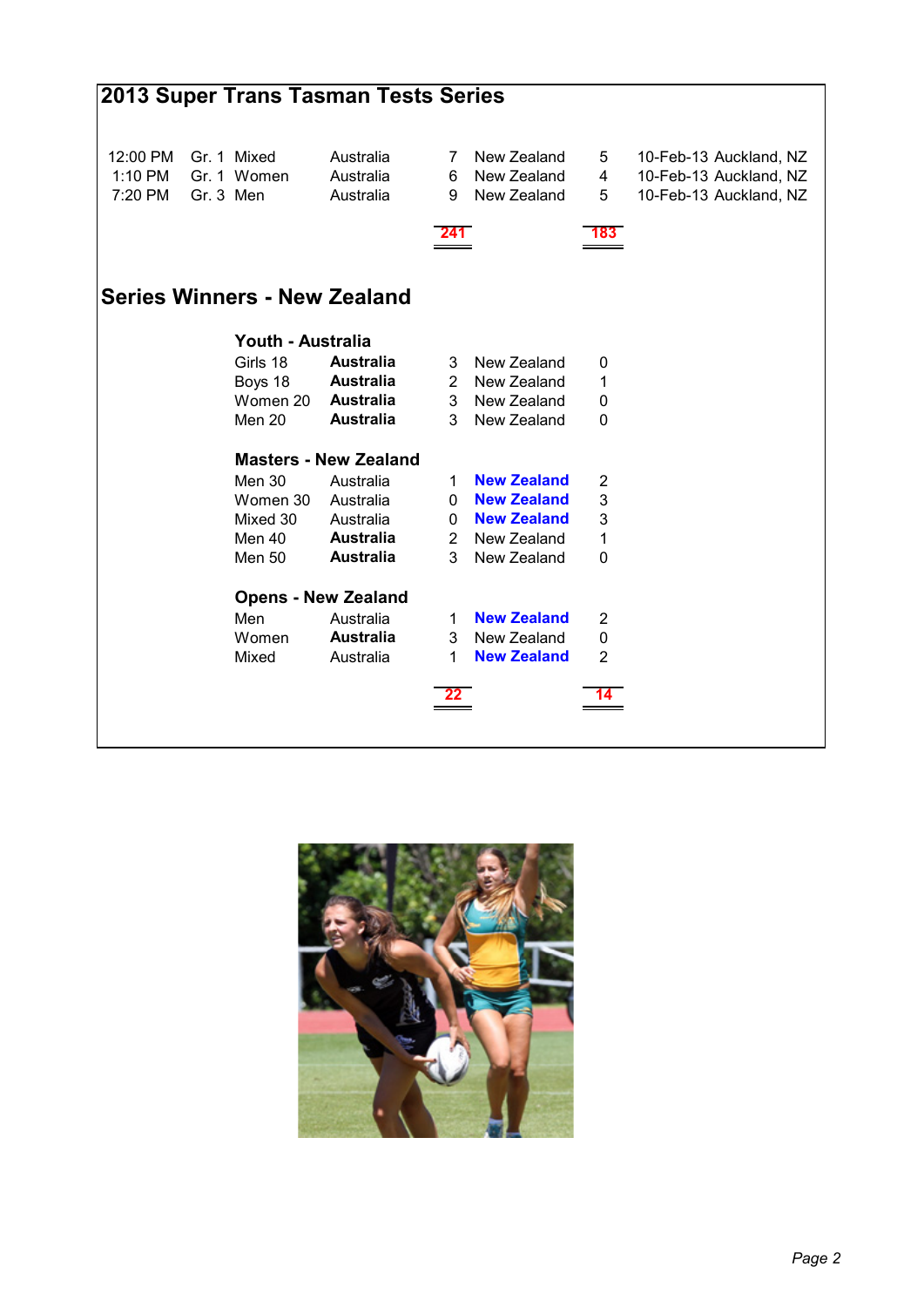# **2013 Super Trans Tasman Tests Series**

#### **Trust Stadium Henserson, Auckland**

| 05-Feb-13<br>06-Feb-13<br>07-Feb-13 | Auckland, NZ<br>Auckland, NZ<br>Auckland, NZ | Boys 18<br>Boys 18<br>Boys 18            | Australia<br>Australia<br>Australia | New Zealand<br>9<br><b>New Zealand</b><br>6<br>New Zealand<br>8<br>23          | 7<br>8<br>6<br>21              |
|-------------------------------------|----------------------------------------------|------------------------------------------|-------------------------------------|--------------------------------------------------------------------------------|--------------------------------|
| 05-Feb-13<br>06-Feb-13<br>07-Feb-13 | Auckland, NZ<br>Auckland, NZ<br>Auckland, NZ | Girls 18<br>Girls 18<br>Girls 18         | Australia<br>Australia<br>Australia | New Zealand<br>5<br>6<br>New Zealand<br>$\overline{7}$<br>New Zealand<br>18    | 4<br>5<br>DO<br>3<br>12        |
| 08-Feb-13<br>09-Feb-13<br>10-Feb-13 | Auckland, NZ<br>Auckland, NZ<br>Auckland, NZ | Men<br>Men<br>Men                        | Australia<br>Australia<br>Australia | <b>New Zealand</b><br>5<br><b>New Zealand</b><br>4<br>9<br>New Zealand<br>18   | DO<br>6<br>5<br>5<br>16        |
| 05-Feb-13<br>06-Feb-13<br>07-Feb-13 | Auckland, NZ<br>Auckland, NZ<br>Auckland, NZ | Men 20<br>Men 20<br>Men 20               | Australia<br>Australia<br>Australia | New Zealand<br>10<br>New Zealand<br>12 <sup>2</sup><br>New Zealand<br>10<br>32 | $\overline{2}$<br>8<br>6<br>16 |
| 07-Feb-13<br>08-Feb-13<br>09-Feb-13 | Auckland, NZ<br>Auckland, NZ<br>Auckland, NZ | <b>Men 30</b><br>Men 30<br>Men 30        | Australia<br>Australia<br>Australia | <b>New Zealand</b><br>5<br>11<br>New Zealand<br>6<br><b>New Zealand</b>        | 7<br>9<br>10<br>26             |
| 07-Feb-13<br>08-Feb-13<br>09-Feb-13 | Auckland, NZ<br>Auckland, NZ<br>Auckland, NZ | Men 40<br>Men 40<br>Men 40               | Australia<br>Australia<br>Australia | New Zealand<br>10<br>New Zealand<br>6<br>5<br><b>New Zealand</b><br>21         | 8<br>2<br>6<br>16              |
| 07-Feb-13<br>08-Feb-13<br>09-Feb-13 | Auckland, NZ<br>Auckland, NZ<br>Auckland, NZ | Men 50<br><b>Men 50</b><br><b>Men 50</b> | Australia<br>Australia<br>Australia | New Zealand<br>9<br>New Zealand<br>12<br>New Zealand<br>7<br>28                | 3<br>3<br>1                    |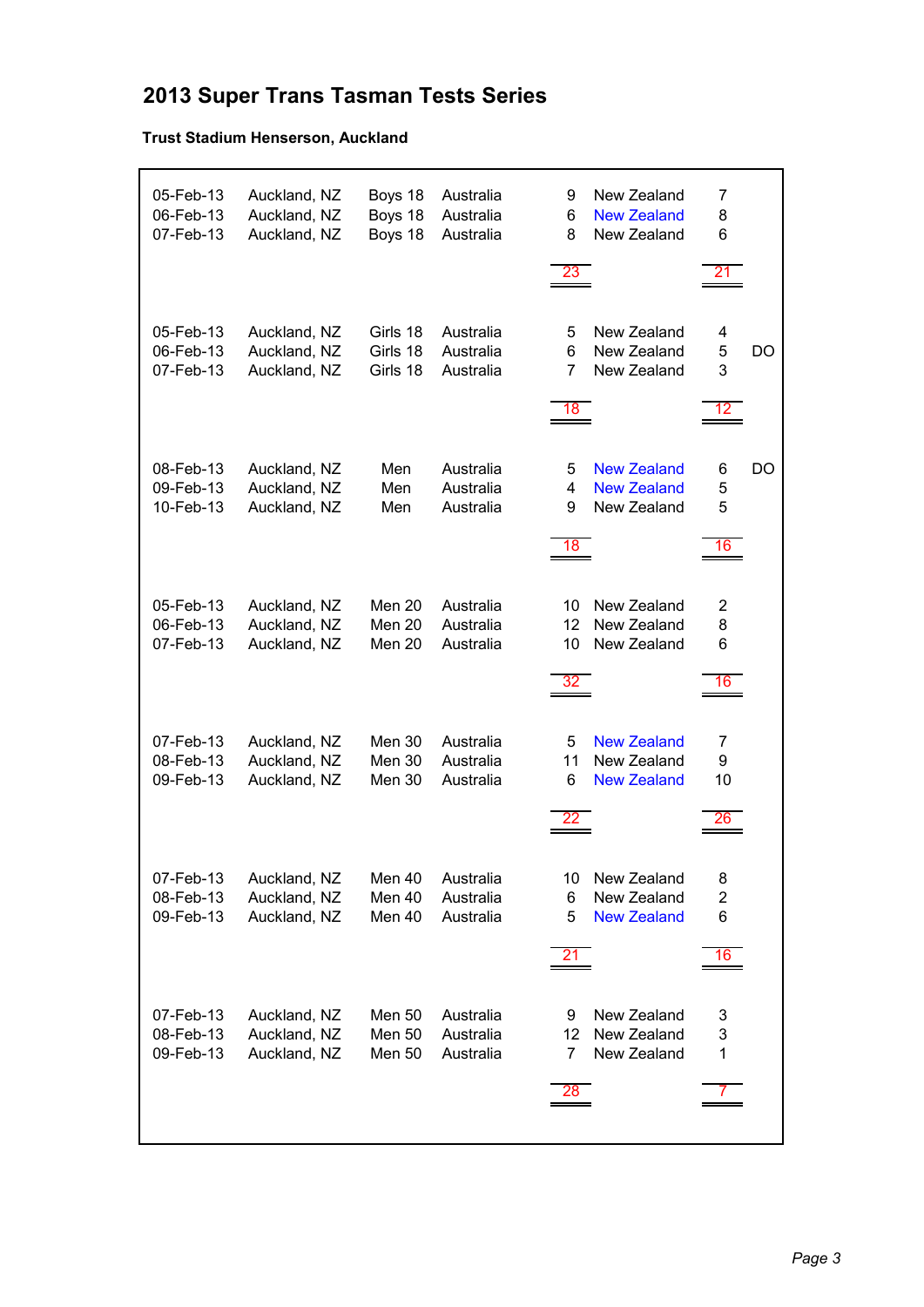| <b>2013 Super Trans Tasman Tests Series</b> |  |  |  |  |
|---------------------------------------------|--|--|--|--|
|---------------------------------------------|--|--|--|--|

| 08-Feb-13<br>09-Feb-13<br>10-Feb-13 | Auckland, NZ<br>Auckland, NZ<br>Auckland, NZ | Mixed<br>Mixed<br>Mixed                                        | Australia<br>Australia<br>Australia | 8<br>6<br>7       | <b>New Zealand</b><br><b>New Zealand</b><br>New Zealand        | 10<br>12<br>5                  |           |
|-------------------------------------|----------------------------------------------|----------------------------------------------------------------|-------------------------------------|-------------------|----------------------------------------------------------------|--------------------------------|-----------|
|                                     |                                              |                                                                |                                     | 21                |                                                                | 27                             |           |
| 07-Feb-13<br>08-Feb-13<br>09-Feb-13 | Auckland, NZ<br>Auckland, NZ<br>Auckland, NZ | Mixed 30<br>Mixed 30<br>Mixed 30                               | Australia<br>Australia<br>Australia | 2<br>5<br>6<br>13 | <b>New Zealand</b><br><b>New Zealand</b><br><b>New Zealand</b> | 6<br>6<br>$\overline{7}$<br>19 |           |
| 08-Feb-13<br>09-Feb-13<br>10-Feb-13 | Auckland, NZ<br>Auckland, NZ<br>Auckland, NZ | Women<br>Women<br>Women                                        | Australia<br>Australia<br>Australia | 6<br>8<br>6<br>20 | New Zealand<br>New Zealand<br>New Zealand                      | 3<br>4<br>4<br>11              |           |
| 05-Feb-13<br>06-Feb-13<br>07-Feb-13 | Auckland, NZ<br>Auckland, NZ<br>Auckland, NZ | Women 20 Australia<br>Women 20 Australia<br>Women 20 Australia |                                     | 8<br>8<br>4<br>20 | New Zealand<br>New Zealand<br>New Zealand                      | 2<br>4<br>$\overline{2}$<br>8  |           |
| 07-Feb-13<br>08-Feb-13<br>09-Feb-13 | Auckland, NZ<br>Auckland, NZ<br>Auckland, NZ | Women 30 Australia<br>Women 30 Australia<br>Women 30 Australia |                                     | 4<br>3<br>4       | <b>New Zealand</b><br><b>New Zealand</b><br><b>New Zealand</b> | 6<br>4<br>5<br>15              | <b>DO</b> |

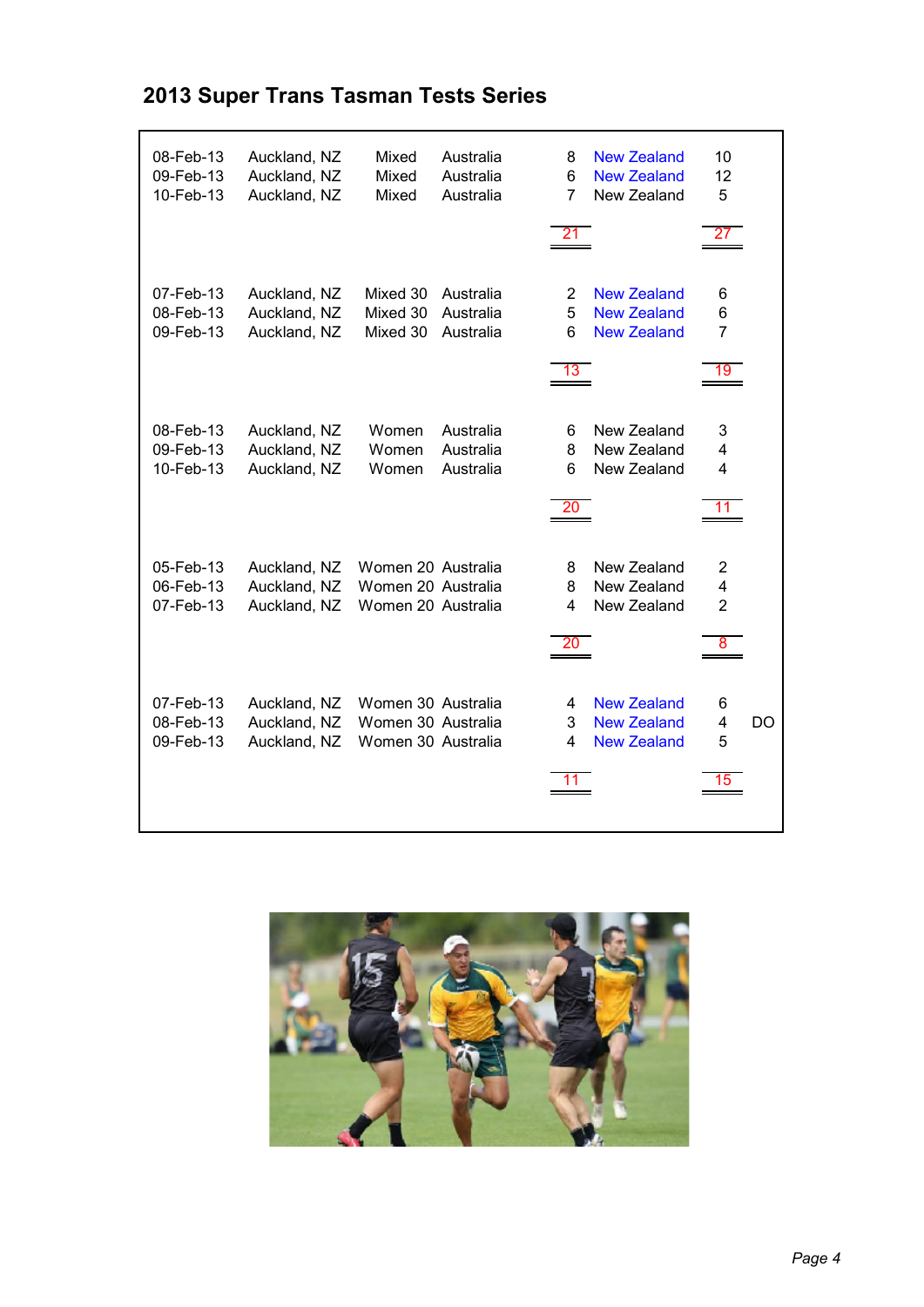#### **Boys 18**

| <b>AUSTRALIA</b>                   | 23             | <b>NEW ZEALAND</b>                       |
|------------------------------------|----------------|------------------------------------------|
|                                    |                |                                          |
| James Western                      | 5              | Jared Tauiwi<br>4                        |
| Jackson Luke                       | 4              | 4<br>Isaac Te Tamaki                     |
| Theo Majid                         | 2              | $\overline{2}$<br>Jaye Thompson-Te Muunu |
| Lachlan Pierce                     | $\overline{2}$ | $\overline{a}$<br><b>Tyron Pelasio</b>   |
| <b>Matthew Arnold</b>              | $\overline{2}$ | $\overline{2}$<br>Frank Jordan Bunce     |
| Jed Ibbotson                       | $\overline{2}$ | $\overline{2}$<br>William Raea           |
| Jason Norford                      | $\overline{2}$ | <b>Ethan Taylor</b>                      |
| Jonathan Huskins                   |                | <b>Isaac Walker</b>                      |
| James Baartz                       |                | Te Toiroa Tahuriorangi                   |
| <b>Patrick Coelho</b>              |                | Ben Ziolo                                |
| Lachlan Hoch                       |                | Mackenzie Haugh                          |
|                                    |                |                                          |
| <b>Most Touchdowns in one game</b> |                | <b>Most Touchdowns in one ga</b>         |
| <b>Watson &amp; Luke - 3</b>       |                | Tauiwi, Te Tamaki, Te Munni              |
| <b>Games 1 &amp; 3</b>             |                | <b>Games 1 &amp; 2</b>                   |

| <b>AUSTRALIA</b>                                                                                            | 23                                                                                  | <b>NEW ZEALAND</b>                                                                                                                             | 21                                                   |
|-------------------------------------------------------------------------------------------------------------|-------------------------------------------------------------------------------------|------------------------------------------------------------------------------------------------------------------------------------------------|------------------------------------------------------|
| ames Western<br>ackson Luke<br>heo Majid<br>achlan Pierce.<br>Aatthew Arnold<br>ed Ibbotson<br>ason Norford | 5<br>4<br>2<br>$\overline{2}$<br>$\overline{2}$<br>$\overline{2}$<br>$\overline{2}$ | Jared Tauiwi<br>Isaac Te Tamaki<br>Jaye Thompson-Te Muunu<br><b>Tyron Pelasio</b><br>Frank Jordan Bunce<br>William Raea<br><b>Ethan Taylor</b> | 4<br>4<br>2<br>2<br>$\overline{2}$<br>$\mathfrak{p}$ |
| onathan Huskins<br>ames Baartz<br><sup>9</sup> atrick Coelho<br>achlan Hoch.                                | 1                                                                                   | <b>Isaac Walker</b><br>Te Toiroa Tahuriorangi<br>Ben Ziolo<br>Mackenzie Haugh                                                                  |                                                      |
| Most Touchdowns in one game<br><b>Watson &amp; Luke - 3</b><br>Games 1 & 3                                  |                                                                                     | <b>Most Touchdowns in one game</b><br>Tauiwi, Te Tamaki, Te Munnu - 2<br><b>Games 1 &amp; 2</b>                                                |                                                      |

**Girls 18**

| <b>AUSTRALIA</b>                                                                                                                                                  | 18                                              | <b>NEW ZEALAND</b>                                                                                                                                      |
|-------------------------------------------------------------------------------------------------------------------------------------------------------------------|-------------------------------------------------|---------------------------------------------------------------------------------------------------------------------------------------------------------|
| <b>Chloe Crotty</b><br>Yasmin Meakes<br>Breannan Singman<br>Sam Rodgers<br>Evania Pelitte-Denny<br>Hannah Dyball<br>Madison Regan<br>Laura Peattie<br>Kim Sue See | 5<br>3<br>2<br>$\overline{2}$<br>$\overline{2}$ | 5<br>Ariia Tainui-McIntyre<br>2<br>Codie Taute<br>Courtney O'Callghan<br>Ruahei Demant<br>Claudia Hanham<br>Jessica Mahar<br><b>Theresa Fitzpatrick</b> |
| <b>Most Touchdowns in one game</b>                                                                                                                                |                                                 | Most Touchdowns in one gan                                                                                                                              |
| Crotty $(x2)$ & Meakes - 2                                                                                                                                        |                                                 | Ariia Tainui-McIntyre -3                                                                                                                                |
| <b>Games 1 &amp; 3</b>                                                                                                                                            |                                                 | <b>Game 3</b>                                                                                                                                           |
|                                                                                                                                                                   |                                                 |                                                                                                                                                         |

| <b>AUSTRALIA</b>         | 18             | <b>NEW ZEALAND</b>                 |                                 |
|--------------------------|----------------|------------------------------------|---------------------------------|
|                          |                |                                    |                                 |
| : Crottv                 | 5              | Ariia Tainui-McIntyre              | 5                               |
| in Meakes                | 3              | Codie Taute                        | 2                               |
| inan Singman             | 2              | Courtney O'Callghan                |                                 |
| Rodgers                  | $\overline{2}$ | Ruahei Demant                      |                                 |
| a Pelitte-Denny          | $\overline{2}$ | Claudia Hanham                     |                                 |
| ah Dyball                |                | Jessica Mahar                      |                                 |
| son Regan                |                | <b>Theresa Fitzpatrick</b>         |                                 |
| ∟Peattie                 |                |                                    |                                 |
| նսe See                  |                |                                    |                                 |
|                          |                |                                    |                                 |
|                          |                |                                    |                                 |
|                          |                |                                    |                                 |
|                          |                |                                    |                                 |
|                          |                |                                    |                                 |
| t Touchdowns in one game |                | <b>Most Touchdowns in one game</b> |                                 |
| Crotty (x2) & Meakes - 2 |                |                                    | <b>Ariia Tainui-McIntyre -3</b> |
| <b>Games 1 &amp; 3</b>   |                |                                    | <b>Game 3</b>                   |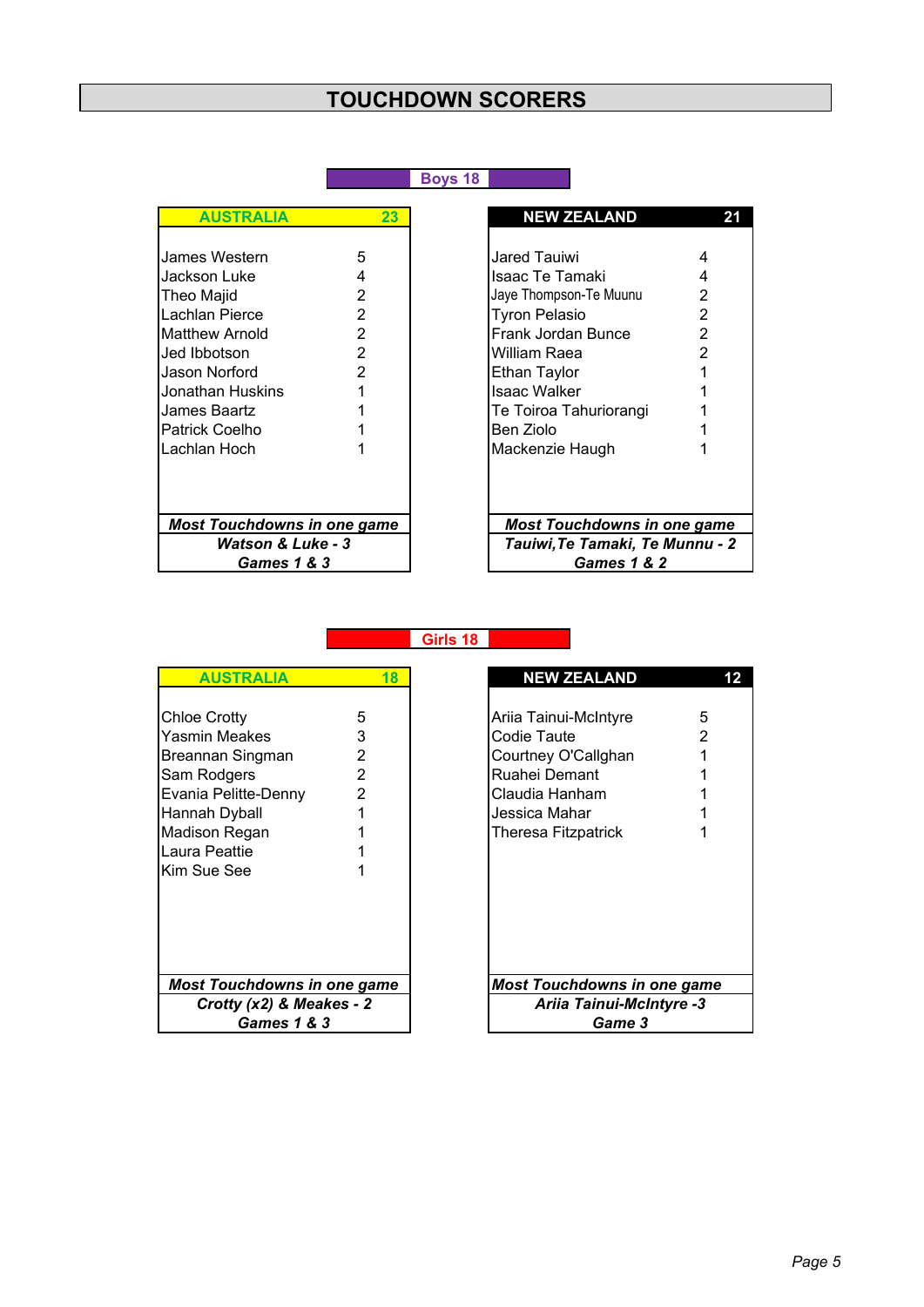| ×<br>٧ |
|--------|
|--------|

**Women**

| <b>AUSTRALIA</b>                     | 18            | <b>NEW ZEALAND</b>                 | 16             |
|--------------------------------------|---------------|------------------------------------|----------------|
|                                      |               |                                    |                |
| <b>Matthew Prowse</b>                | 3             | Mita Graham                        | 3              |
| Robert Nakhla                        | 3             | Michael Cavanagh                   | 2              |
| Willie Bishop                        | 3             | Henry Dunn                         | 2              |
| Jonathan Palau                       | $\mathcal{P}$ | <b>Tama Guthrie</b>                | $\mathfrak{p}$ |
| Nicholas Good                        | 1             | <b>Edward Burrell</b>              |                |
| Dylan Hennessey                      |               | Maurice Stone                      |                |
| Daniel Withers                       |               | Dean Williams                      |                |
| <b>Steve Roberts</b>                 |               | Whitiaua Black                     |                |
| Ben Moylan                           |               | Carlos Savage                      |                |
| <b>Matt Tope</b>                     |               | Ruamai Erueti                      |                |
| <b>Stuart Brierty</b>                |               | <b>Tivoli Guthrie</b>              |                |
|                                      |               |                                    |                |
| <b>Most Touchdowns in one game</b>   |               | <b>Most Touchdowns in one game</b> |                |
| <b>Nakhla Bishop &amp; Palau - 2</b> |               | Graham, Cavanagh & Dunn - 2        |                |
| <b>Games 1 &amp; 2</b>               |               | <b>Games 2 &amp; 3</b>             |                |

| <b>NEW ZEALAND</b>                 | 6 |  |  |  |  |
|------------------------------------|---|--|--|--|--|
|                                    |   |  |  |  |  |
| Mita Graham                        | 3 |  |  |  |  |
| Michael Cavanagh                   | 2 |  |  |  |  |
| Henry Dunn                         | 2 |  |  |  |  |
| Tama Guthrie                       | 2 |  |  |  |  |
| <b>Edward Burrell</b>              | 1 |  |  |  |  |
| Maurice Stone                      | 1 |  |  |  |  |
| Dean Williams                      |   |  |  |  |  |
| Whitiaua Black                     |   |  |  |  |  |
| Carlos Savage                      | 1 |  |  |  |  |
| Ruamai Erueti                      | 1 |  |  |  |  |
| Tivoli Guthrie                     | 1 |  |  |  |  |
|                                    |   |  |  |  |  |
|                                    |   |  |  |  |  |
|                                    |   |  |  |  |  |
| <b>Most Touchdowns in one game</b> |   |  |  |  |  |
| Graham, Cavanagh & Dunn - 2        |   |  |  |  |  |
| <b>Games 2 &amp; 3</b>             |   |  |  |  |  |

| <b>AUSTRALIA</b>                                                                                                                    | 20                              | <b>NEW ZEALAND</b>                                                                                                                             |        |
|-------------------------------------------------------------------------------------------------------------------------------------|---------------------------------|------------------------------------------------------------------------------------------------------------------------------------------------|--------|
| Kristin Boss<br>Melissa Peters<br>Louise Winchester<br>Jessica McCall<br>Marikki Watego<br><b>Kirsty Quince</b><br>Ashleigh Quinlan | 5<br>4<br>3<br>3<br>2<br>2<br>1 | Niall Williams<br><b>Hollie Gray</b><br>Keshia Grant<br>Coral Winiata<br>Kristina Sue<br>Janelle Cavanagh<br>Morgan Morrow<br>Tyla Nathan-Wong | 3<br>2 |
| <b>Most Touchdowns in one game</b>                                                                                                  |                                 | Most Touchdowns in one ga                                                                                                                      |        |
| <b>Boss &amp; Peters - 3</b>                                                                                                        |                                 | All Scorers - 1                                                                                                                                |        |
| <b>Games 2 &amp; 3</b>                                                                                                              |                                 | Each game                                                                                                                                      |        |
|                                                                                                                                     |                                 |                                                                                                                                                |        |

| <b>AUSTRALIA</b>                                                                                                          | 20 <sub>2</sub>            |  | <b>NEW ZEALAND</b>                                                                                                                             | 11     |
|---------------------------------------------------------------------------------------------------------------------------|----------------------------|--|------------------------------------------------------------------------------------------------------------------------------------------------|--------|
| ristin Boss)<br>lelissa Peters<br>ouise Winchester.<br>essica McCall<br>larikki Watego<br>irsty Quince<br>shleigh Quinlan | 5<br>4<br>3<br>3<br>2<br>2 |  | Niall Williams<br><b>Hollie Gray</b><br>Keshia Grant<br>Coral Winiata<br>Kristina Sue<br>Janelle Cavanagh<br>Morgan Morrow<br>Tyla Nathan-Wong | 3<br>2 |
| <b>Most Touchdowns in one game</b>                                                                                        |                            |  | <b>Most Touchdowns in one game</b>                                                                                                             |        |
| <b>Boss &amp; Peters - 3</b>                                                                                              |                            |  | <b>All Scorers - 1</b>                                                                                                                         |        |
|                                                                                                                           | Games $2 & 3$              |  | Each game                                                                                                                                      |        |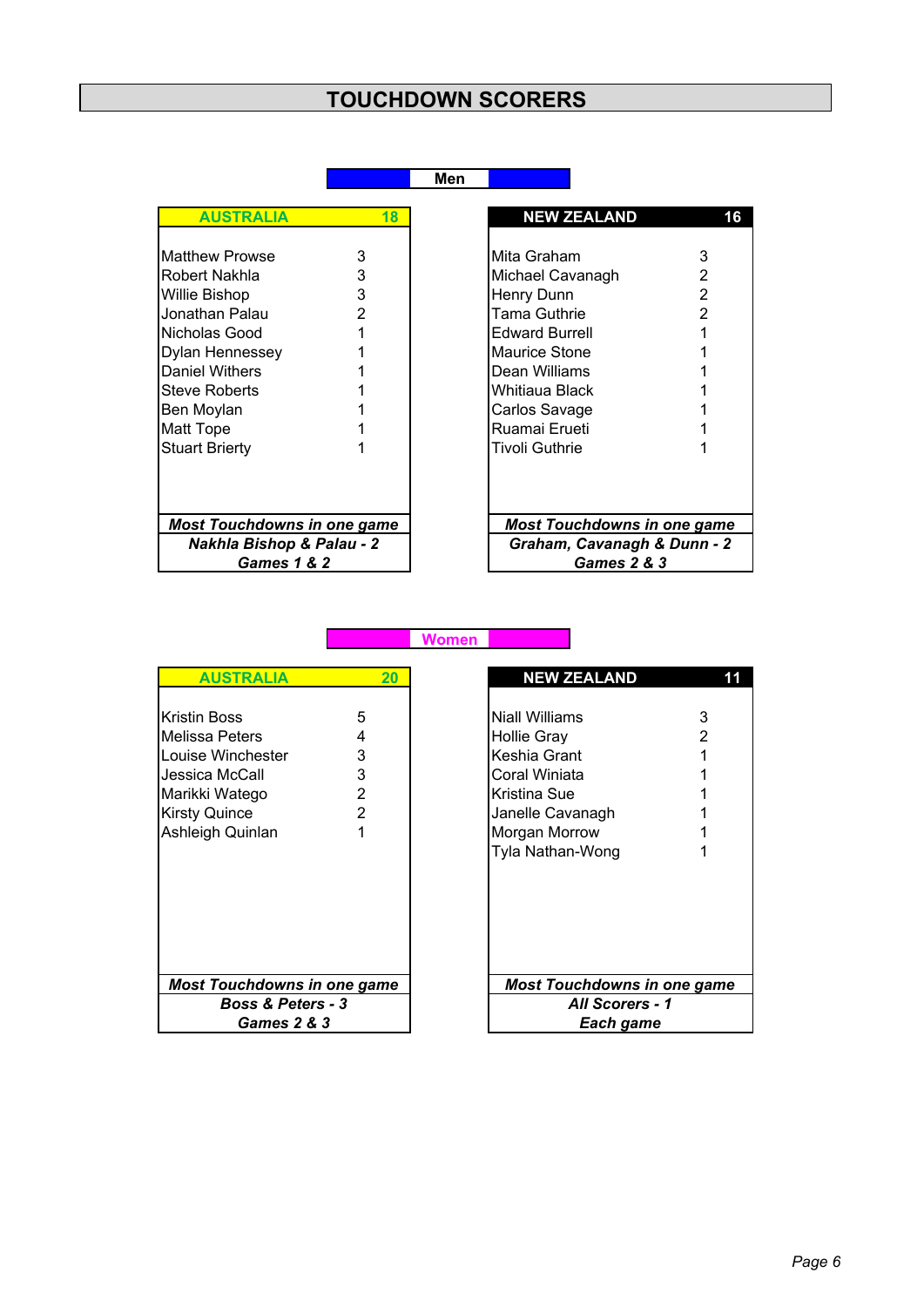| <b>AUSTRALIA</b>                   | 21 | <b>NEW ZEALAND</b>                 |   |
|------------------------------------|----|------------------------------------|---|
| Patricia Michealopolous            | 4  | Tiakina Manga                      | 5 |
| Kristy Brennan                     | 3  | Clayton Ngawharau                  | 5 |
| Michael Law                        | 2  | Heniti Davis                       | 4 |
| Rohit Prasad                       | 2  | Phoenix Hunapo                     | 3 |
| Kylie Hilder                       | 2  | Tabitha McKenzie                   |   |
| <b>Cameron Nicholls</b>            | 2  | Jordan Rogers Rhind                |   |
| Elin Mortimer                      | 2  | Conal Grant                        |   |
| Sebe Rey                           |    | Tiwi Davies                        |   |
| Cara Zaremski                      |    | <b>Bruce Kake</b>                  |   |
| Lawrence Oberleuter                |    | Jermey Locke                       |   |
| Leah Opie                          |    | Hamish Buick                       |   |
|                                    |    | Mark Hodson                        |   |
|                                    |    | Racqual Anderson-Pitman            |   |
| <b>Most Touchdowns in one game</b> |    | <b>Most Touchdowns in one game</b> |   |
| Six scorers - 2                    |    | <b>Ngawharau &amp; Davis - 3</b>   |   |
| <b>Each Game</b>                   |    | <b>Games 1 &amp; 2</b>             |   |

**Men 20**

| <b>AUSTRALIA</b>                   | 32             | <b>NEW ZEALAND</b>                 |   |
|------------------------------------|----------------|------------------------------------|---|
|                                    |                |                                    |   |
| Oscar Sanft                        | 4              | Sonatane Tu'akalau                 | 5 |
| Josh Gillard                       | 4              | Henry Tuatea                       | 4 |
| <b>Matthew Goodrope</b>            | 4              | Hapimana Tohiariki                 | 2 |
| Jake Pickering                     | 3              | Michael Busby                      |   |
| <b>Wesley Sefuiva</b>              | 3              | Ihaka Watene                       |   |
| Madalitso Masache                  | 3              | Lacey Tuhaka                       |   |
| Simon Lang                         | 3              | Tyson Johnson                      |   |
| Jordan Marshall                    | $\overline{2}$ | Abel Enosa                         |   |
| Adam Pryde                         | 2              |                                    |   |
| Sam Brisby                         | $\overline{2}$ |                                    |   |
| Cohan Guerra                       |                |                                    |   |
| <b>Scott Daley</b>                 |                |                                    |   |
|                                    |                |                                    |   |
| <b>Most Touchdowns in one game</b> |                | <b>Most Touchdowns in one game</b> |   |
| <b>Josh Gillard - 3</b>            |                | Sonatane Tu'akalau - 4             |   |
| Game 2                             |                | Game 2                             |   |

| <b>AUSTRALIA</b>         | 32             | <b>NEW ZEALAND</b>                 | 16 |
|--------------------------|----------------|------------------------------------|----|
|                          |                |                                    |    |
| r Sanft                  | 4              | Sonatane Tu'akalau                 | 5  |
| Gillard                  | 4              | Henry Tuatea                       | 4  |
| ew Goodrope              | 4              | Hapimana Tohiariki                 | 2  |
| Pickering                | 3              | Michael Busby                      |    |
| ey Sefuiva               | 3              | Ihaka Watene                       |    |
| litso Masache            | 3              | Lacey Tuhaka                       |    |
| า Lang                   | 3              | Tyson Johnson                      |    |
| n Marshall               | 2              | Abel Enosa                         |    |
| ı Pryde                  | $\overline{2}$ |                                    |    |
| Brisby                   | 2              |                                    |    |
| n Guerra                 |                |                                    |    |
| Daley                    |                |                                    |    |
|                          |                |                                    |    |
|                          |                |                                    |    |
| t Touchdowns in one game |                | <b>Most Touchdowns in one game</b> |    |
| Josh Gillard - 3         |                | Sonatane Tu'akalau - 4             |    |
| Game 2                   |                | Game 2                             |    |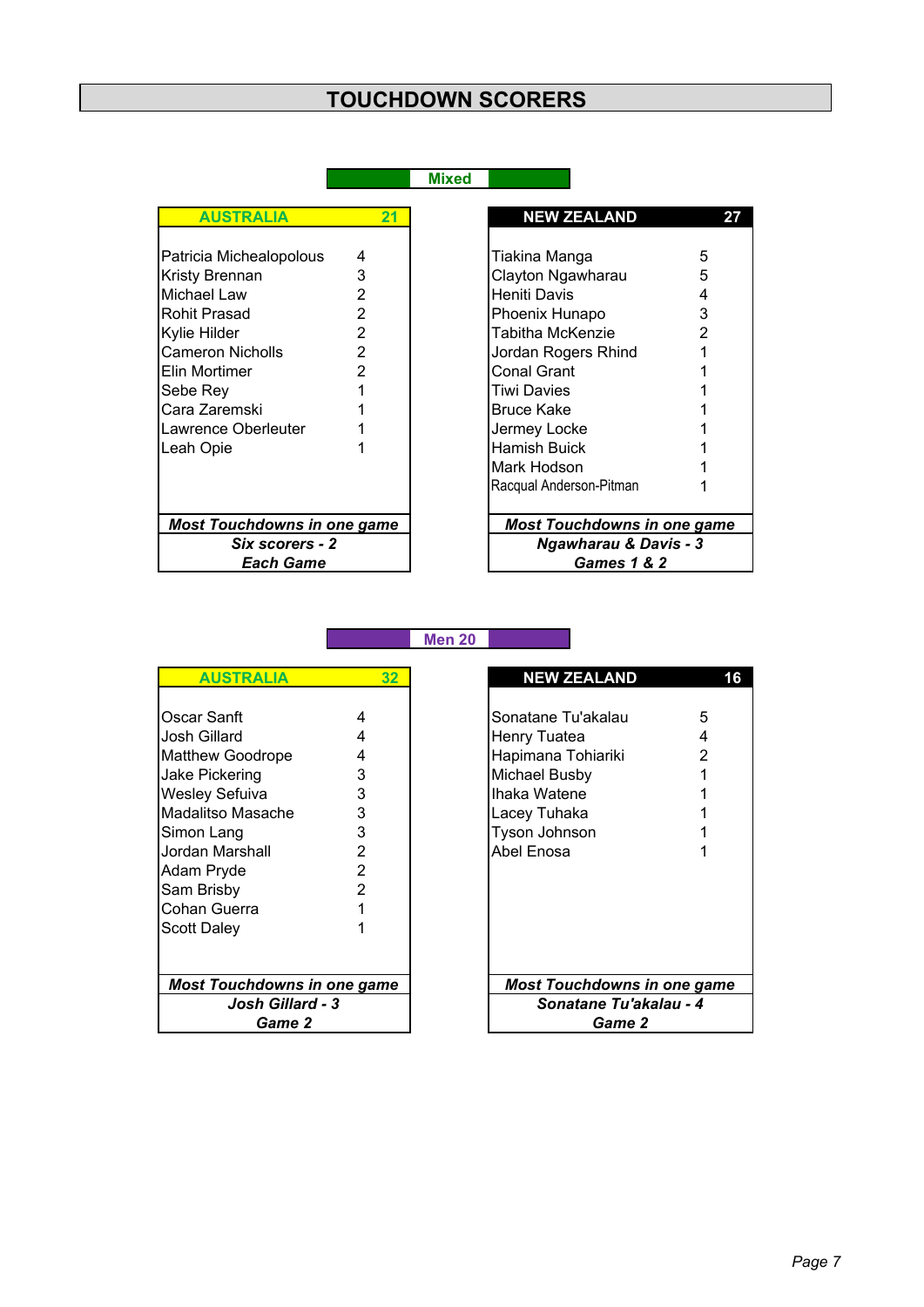|                                                                                                                                                                      |                       | Women 20                                                                                          |
|----------------------------------------------------------------------------------------------------------------------------------------------------------------------|-----------------------|---------------------------------------------------------------------------------------------------|
| <b>AUSTRALIA</b>                                                                                                                                                     | 20                    | <b>NEW ZEALAND</b><br>8                                                                           |
| Kate McCarthy<br>Melissa Peters<br>Talia Yarden<br><b>Tracy Hill</b><br>Rebecca Mounsey<br>Catherine Sargent<br>Anna Hicks<br><b>Maddison Studdon</b><br>Rachel Beck | 4<br>4<br>3<br>2<br>2 | Emma Moore<br>2<br>2<br>Marlin Tangaroa<br>Chloe Williamson<br>2<br>Lisa Dyer<br>Annabelle Wright |
| Jenna Hitch<br><b>Most Touchdowns in one game</b><br><b>Melissa Peters - 3</b><br>Game 1                                                                             |                       | <b>Most Touchdowns in one game</b><br>Moore & Tangaroa - 2<br>Games 2 & 3                         |

**Men 30**

| <b>AUSTRALIA</b>                   | $22 \,$ | <b>NEW ZEALAND</b>                 | 2 |
|------------------------------------|---------|------------------------------------|---|
| Elijah Van der Kwast               | 4       | Benn Seebeck                       | 5 |
| Warren Lorger                      | 3       | <b>Troy Skinner</b>                | 4 |
| Gavin Shuker                       | 3       | Campbell Buchannan                 | 3 |
| <b>Brad Mitchell</b>               | 3       | Marcus Girvin                      | 3 |
| <b>Matt Curran</b>                 | 2       | Eli Doornabal                      | 3 |
| <b>Michael Devonshire</b>          | 2       | Leon Skinner                       | 2 |
| Jason Scharenguivel                |         | <b>Matt Withers</b>                |   |
| Dean Taylor                        |         | <b>Ricky Best</b>                  |   |
| <b>Philip Gyemore</b>              |         | Ben Moceiwai                       |   |
| Mick Irvine                        |         | <b>Brendon Stewart</b>             |   |
| Aaron Jones                        |         | <b>Stacy Tapsell</b>               |   |
|                                    |         |                                    |   |
| <b>Most Touchdowns in one game</b> |         | <b>Most Touchdowns in one game</b> |   |
| <b>Shuker &amp; Mitchell - 3</b>   |         | Seebeck, Girvin, Doomabal - 3      |   |
| Game 2                             |         | Games 3, 2 & 1                     |   |

| <b>AUSTRALIA</b>                 | 22             |                        | <b>NEW ZEALAND</b>                 | 26 |  |
|----------------------------------|----------------|------------------------|------------------------------------|----|--|
|                                  |                |                        |                                    |    |  |
| Van der Kwast                    | 4              | Benn Seebeck           | 5                                  |    |  |
| en Lorger                        | 3              | <b>Troy Skinner</b>    | 4                                  |    |  |
| ı Shuker                         | 3              | Campbell Buchannan     | 3                                  |    |  |
| Mitchell                         | 3              | Marcus Girvin          | 3                                  |    |  |
| Curran                           | 2              | Eli Doornabal          | 3                                  |    |  |
| el Devonshire                    | $\overline{2}$ | Leon Skinner           | $\overline{2}$                     |    |  |
| Scharenguivel                    |                | <b>Matt Withers</b>    | $\overline{2}$                     |    |  |
| Taylor                           |                | <b>Ricky Best</b>      |                                    |    |  |
| Gyemore                          |                | Ben Moceiwai           |                                    |    |  |
| Irvine                           |                | <b>Brendon Stewart</b> |                                    |    |  |
| າ Jones                          |                | <b>Stacy Tapsell</b>   |                                    |    |  |
|                                  |                |                        |                                    |    |  |
|                                  |                |                        |                                    |    |  |
|                                  |                |                        |                                    |    |  |
| t Touchdowns in one game         |                |                        | <b>Most Touchdowns in one game</b> |    |  |
| <b>Shuker &amp; Mitchell - 3</b> |                |                        | Seebeck, Girvin, Doomabal - 3      |    |  |
| Game 2                           |                |                        | Games 3, 2 & 1                     |    |  |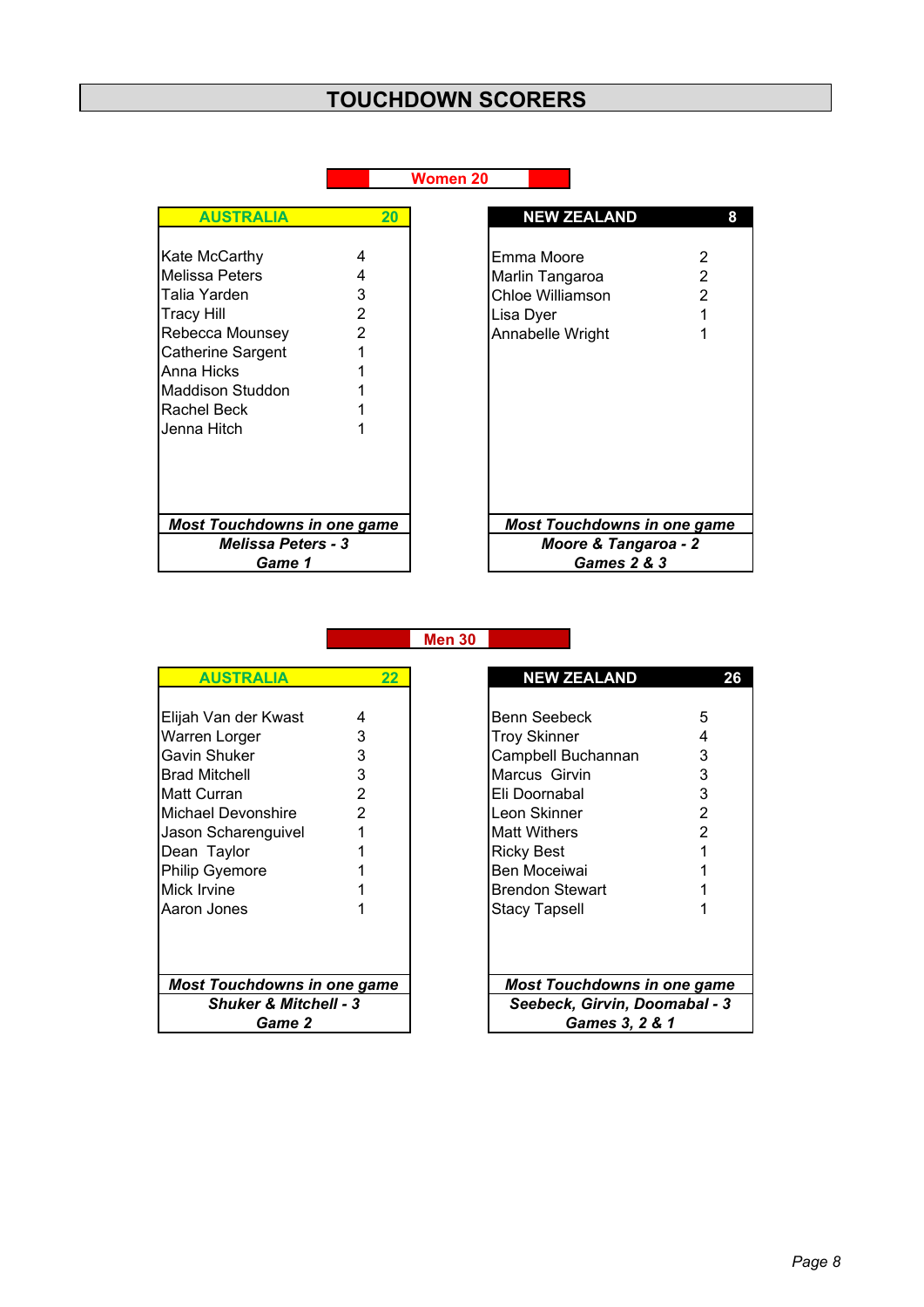|                                                                                                                                            |                          | <b>Women 30</b>                                                                                                                                                               |                  |
|--------------------------------------------------------------------------------------------------------------------------------------------|--------------------------|-------------------------------------------------------------------------------------------------------------------------------------------------------------------------------|------------------|
| <b>AUSTRALIA</b>                                                                                                                           | 11                       | <b>NEW ZEALAND</b>                                                                                                                                                            | 15               |
| <b>Holly Smith</b><br><b>Giselle Martin</b><br>Amy Smith<br>Alison Plath<br>Fiona Williams<br><b>Brooke James</b><br><b>Trish McCarthy</b> | 3<br>2<br>$\overline{2}$ | Lovey Woodhouse<br>Anita Boyd<br>Andrea Williams<br>Jamie Te Pania<br>Lisa Harrison<br>Serena Albert<br>Lorelie Nathan<br><b>Chantal Baker</b><br>Angela McKay<br>Lisa Foster | 3<br>2<br>2<br>2 |
| <b>Most Touchdowns in one game</b>                                                                                                         |                          | <b>Most Touchdowns in one game</b>                                                                                                                                            |                  |
| <b>All Scorers - 1</b>                                                                                                                     |                          | <b>Woodhouse &amp; Boyd - 2</b>                                                                                                                                               |                  |
| <b>Each Game</b>                                                                                                                           |                          | <b>Games 1 &amp; 3</b>                                                                                                                                                        |                  |

**Mixed 30**

| <b>AUSTRALIA</b>                                                                                                     | 13               | <b>NEW ZEALAND</b>                                                                                                                                                                                    |                       |
|----------------------------------------------------------------------------------------------------------------------|------------------|-------------------------------------------------------------------------------------------------------------------------------------------------------------------------------------------------------|-----------------------|
| Manu Wakely<br><b>Hayley McDonald</b><br>Derrick Cant<br>Brad Lugg<br>Karen Short<br>Shannon Warren<br>Melinda Allen | 3<br>3<br>2<br>2 | Damian Jacobs<br>Steve Wall<br>Tristan Mana<br>Erena Cooper<br>Roger Ratahi<br>Kahumoana Shedlock<br><b>Grant Robertson</b><br>Annette Almond<br>Lupa-Georgette Daly<br>Jason Puddle<br>Elaine August | 2<br>2<br>2<br>2<br>2 |
| <b>Most Touchdowns in one game</b>                                                                                   |                  | <b>Most Touchdowns in one game</b>                                                                                                                                                                    |                       |
| <b>Manu Wakely - 3</b>                                                                                               |                  | Damian Jacobs - 3                                                                                                                                                                                     |                       |
| <b>Game 2</b>                                                                                                        |                  | Game 2                                                                                                                                                                                                |                       |

| <b>AUSTRALIA</b>         | 13             | <b>NEW ZEALAND</b>                 | 19                |  |
|--------------------------|----------------|------------------------------------|-------------------|--|
|                          |                |                                    |                   |  |
| Wakely                   | 3              | Damian Jacobs                      | 4                 |  |
| y McDonald               | 3              | Steve Wall                         | 2                 |  |
| ะk Cant                  | 2              | Tristan Mana                       | 2                 |  |
| Lugg                     | $\overline{2}$ | Erena Cooper                       | $\overline{2}$    |  |
| າ Short                  |                | Roger Ratahi                       | $\overline{2}$    |  |
| non Warren               |                | Kahumoana Shedlock                 | $\overline{2}$    |  |
| da Allen                 |                | <b>Grant Robertson</b>             |                   |  |
|                          |                | Annette Almond                     |                   |  |
|                          |                | Lupa-Georgette Daly                |                   |  |
|                          |                | Jason Puddle                       |                   |  |
|                          |                | <b>Elaine August</b>               |                   |  |
|                          |                |                                    |                   |  |
|                          |                |                                    |                   |  |
| t Touchdowns in one game |                | <b>Most Touchdowns in one game</b> |                   |  |
| <b>Manu Wakely - 3</b>   |                |                                    | Damian Jacobs - 3 |  |
| Game 2<br>Game 2         |                |                                    |                   |  |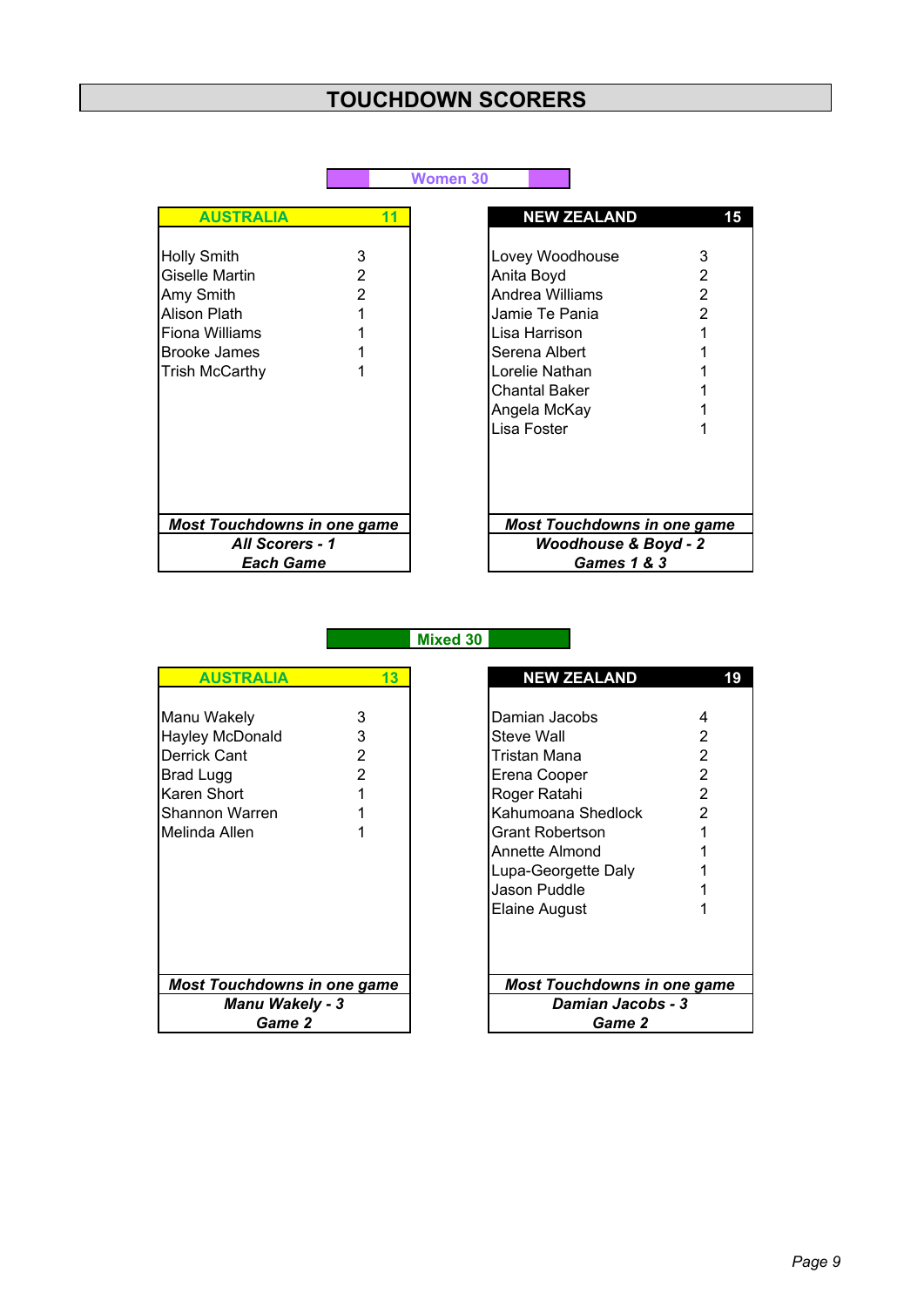**Men 40**

**Men 50**

| <b>AUSTRALIA</b>                   | 21             | <b>NEW ZEALAND</b>                 |
|------------------------------------|----------------|------------------------------------|
|                                    |                |                                    |
| Joe Biskup                         | 5              | Darran Robson                      |
| Robert Sinclair-Smith              | 4              | Daz Hawira                         |
| lChristian Browne                  | 2              | Greg Mildon                        |
| Mick Lennon                        | 2              | <b>Peter Walters</b>               |
| David Roberts                      | 2              | <b>Shane Foley</b>                 |
| <b>Brad Squires</b>                | $\overline{2}$ | Chance Ahsin                       |
| Robin Kildaire                     | $\overline{2}$ | Shane Edwards                      |
| Jarrad Reardon                     | 1              | Greg Houkamau                      |
| John Samin                         | 1              |                                    |
|                                    |                |                                    |
|                                    |                |                                    |
|                                    |                |                                    |
|                                    |                |                                    |
|                                    |                |                                    |
| <b>Most Touchdowns in one game</b> |                | <b>Most Touchdowns in one game</b> |
| Biskup (x2) & Sinclair-Smith - 2   |                | Robson (x2), Wawatai & Mildon -    |
| <b>Games 1 &amp; 3</b>             |                | <b>Games 1 &amp; 3</b>             |

| <b>AUSTRALIA</b>                 | 21             | <b>NEW ZEALAND</b>                 |   |
|----------------------------------|----------------|------------------------------------|---|
|                                  |                |                                    |   |
| oe Biskup                        | 5              | Darran Robson                      | 4 |
| obert Sinclair-Smith             | 4              | Daz Hawira                         | 4 |
| :hristian Browne                 | 2              | Greg Mildon                        | 3 |
| lick Lennon                      | $\overline{2}$ | <b>Peter Walters</b>               |   |
| avid Roberts                     | $\overline{2}$ | Shane Foley                        |   |
| <b>Irad Squires</b>              | 2              | <b>Chance Ahsin</b>                |   |
| lobin Kildaire≀                  | 2              | <b>Shane Edwards</b>               |   |
| arrad Reardon                    |                | Greg Houkamau                      |   |
| ohn Samin                        |                |                                    |   |
|                                  |                |                                    |   |
|                                  |                |                                    |   |
|                                  |                |                                    |   |
|                                  |                |                                    |   |
| Most Touchdowns in one game      |                | <b>Most Touchdowns in one game</b> |   |
| Biskup (x2) & Sinclair-Smith - 2 |                | Robson (x2), Wawatai & Mildon - 2  |   |
| <b>Games 1 &amp; 3</b>           |                | <b>Games 1 &amp; 3</b>             |   |
|                                  |                |                                    |   |

**AUSTRALIA 28 7** Tim Kitchingham 5 Amir Ayoub 4<br>David McDonald 4 David McDonald 4<br>Mike Thoars 3 Mike Thoars<br>
David Cheung
2 David Cheung 2<br>
William McLean 2 William McLean 2 Pat Flavell 1 Don Baartz Michael Sproule 2<br>Anthony Ryan 2 Anthony Ryan 2 Shane Beale 1<br>
Jeff Cheung 1 Jeff Cheung Game 3 *Most Touchdowns in one game Most Touchdowns in one game David McDonald - 3* 

| <b>NEW ZEALAND</b>                                                                                                       |             |  |  |  |
|--------------------------------------------------------------------------------------------------------------------------|-------------|--|--|--|
| Graeme O'Callaghan<br><b>Steve Campbell</b><br>Chris Hand<br>Mark Hotham<br>Mark Smith<br>Pat Flavell<br>Stephen Huggins | 1<br>1<br>1 |  |  |  |
| <b>Most Touchdowns in one game</b>                                                                                       |             |  |  |  |
| All Scorers - 1                                                                                                          |             |  |  |  |
| Each game                                                                                                                |             |  |  |  |

*Leading Touchdown Scorer:* 9; Benn Seebeck New Zealand - Mens 30

*Most scored in one game:* 4; Sonatane Tu'akalau New Zealand - Mens 20